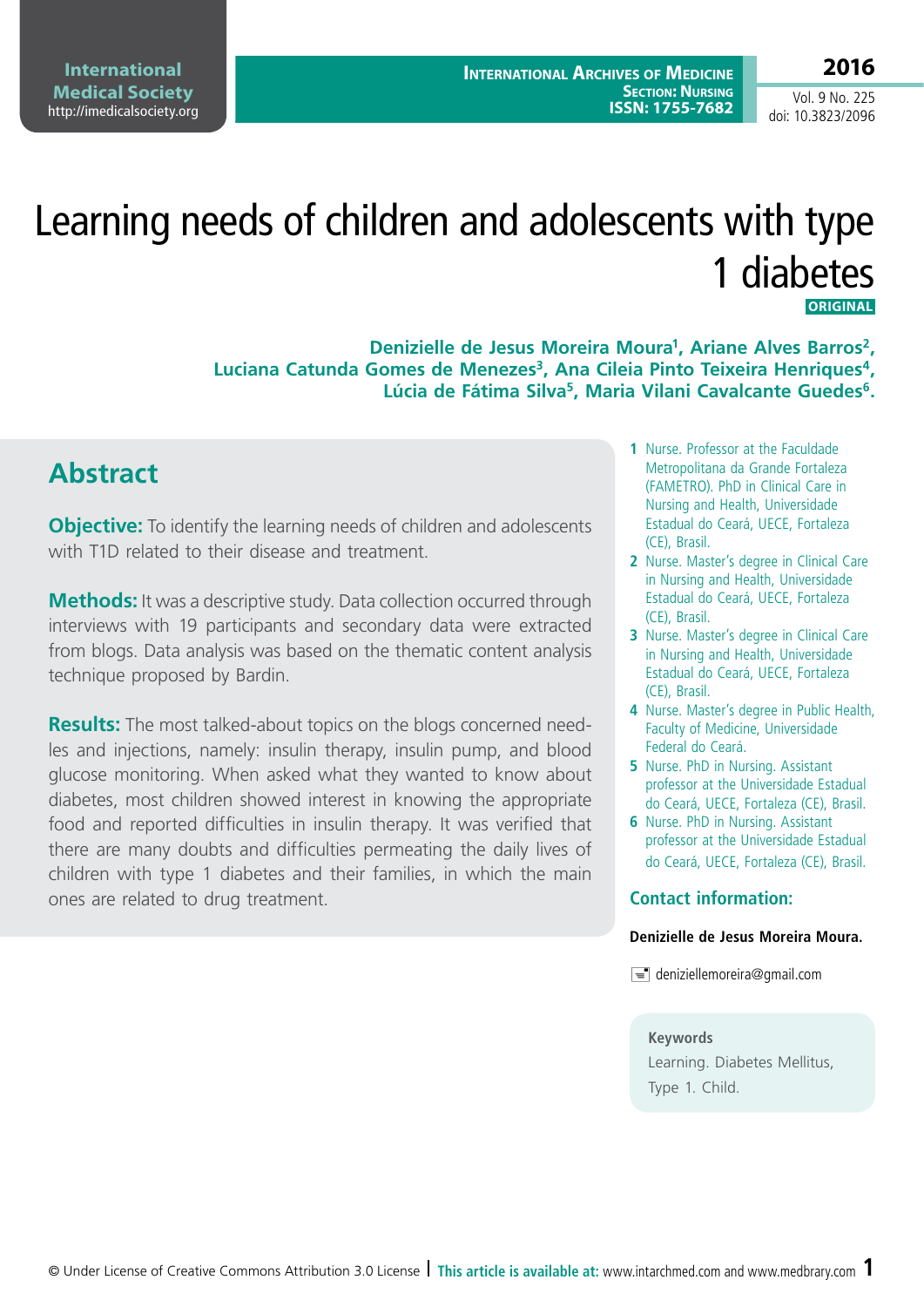doi: 10.3823/2096

## **Introduction**

Nursing has been consolidated as a profession and science oriented to human care. There are many efforts in building a clinical care through scientific theories, humanism, ethics, aesthetics, spirituality, and health education, providing people with treatment, cure, rehabilitation, comfort, and well-being.

From the perspective of care needs, chronic diseases stand out, especially Diabetes Mellitus (DM). Among the classifications of diabetes, we highlight type 1 diabetes (T1D), which appears in 5% to 10% of cases. Its incidence shows significant geographic variation, presenting rates of 38.4 in Finland, 7.6 in Brazil, and 0.5 in Korea per 100.000 people younger than 15 years, for example $(1-2)$ .

T1D is a chronic disease that requires life-long treatment. Thus, from the time of diagnosis, children must receive information to construct knowledge on their health-disease process. Knowledge empowerment is a valuable ally for the child to reach the independence and autonomy necessary for self-care.

Health education focus on providing emancipatory care, in other words, training people to perform self-care. In order to support the health education planning according to the needs and learning ability of each child, it is essential to know their cognitive development and their learning needs.

Knowing the cognitive development, their apprehension of reality, how they organize daily life, and how they see themselves in a world full of limitations, subsidizes the planning of care strategies consistent with the child's learning needs and ability.

In meaningful learning, prior knowledge acts as ideational and organizational matrix for the incorporation, understanding, and retention of new knowledge when these are "anchored" in specifically relevant knowledge<sup>(3)</sup>.

In this context, the following question arose: What are the learning needs of children and adolescents with T1D concerning their disease and treatment?

As regards the practical application, this study contributes to the planning of care strategies involving educational assistance activities, guided by the learning needs and difficulties of the target audience. Action planning based on the identification of learning needs tends to be more effective, since it respects the uniqueness of the individual.

This study aimed to identify the learning needs of children and adolescents with T1D related to their disease and treatment, which has been fully achieved. Its results reflect the statements obtained with people from several Brazilian cities (based on blogs analysis), along with in situ identification of the target audience.

# **Methods**

This was a descriptive study with qualitative approach.

Data collection took place in two phases. Initially, secondary data extracted from blogs about T1D were collected. In order to get a larger perspective of the learning needs of the study population, we searched the keyword "health education on diabetes mellitus type 1" on Google and restricted the selection to blogs.

The initial search found 7,130 results. Blogs with interaction through posts and in Brazilian Portuguese were included. Websites (news related, with scientific or commercial purposes), journal articles, and those that were not specifically about DM were excluded, resulting in 38 blogs. Among those remaining, 14 were excluded for they approached exclusively T2D, totaling 24 blogs.

Later, we verified that 17 from those 24 blogs were specifically about T1D, but written by the patients themselves in adulthood. For this reason, they were also excluded, since the posts addressed primarily adult patients. Thus, at the end of the survey, the selection comprised 7 blogs, which were written by the mother, father, or caregiver of children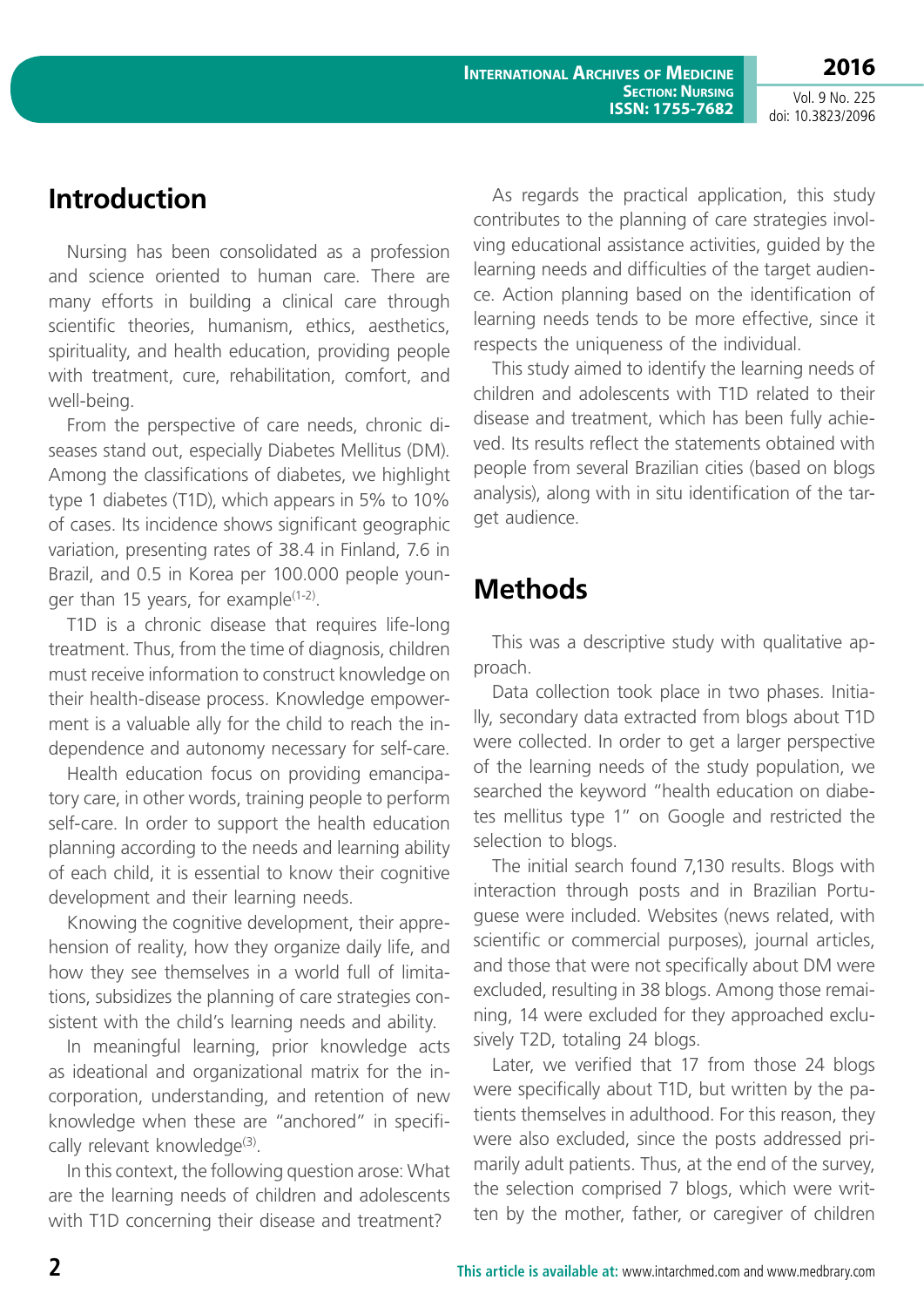**International Archives of Medicine SECTION: NURSING ISSN: 1755-7682**

Vol. 9 No. 225 doi: 10.3823/2096

with T1D or by the patient in adolescence.

Two researchers conducted independent secondary data collection in January 2015 with subsequent consensus meeting to finalize the sample. Data collection occurred through a checklist that enabled the identification of topics and number of posts.

Later, in January and February 2015, interviews in focus groups in a specialized center for the treatment of hypertension and diabetes were held. At the end, there were five groups totalizing 19 participants. The inclusion criteria in the study was being diagnosed with the disease for at least one year. It was a convenience sample, i.e., participants present at the time of data collection and who met the inclusion criteria were selected. The number of participants was determined by saturation criteria and they were designated as "Child" followed by an Arabic numeral.

Seeking to facilitate the interaction between researcher and participants and thus obtain more reliable answers, we used a theatre play to ask the guiding questions of the interview. Interviews took place in a private room, lasted thirty-five minutes on average, were audio recorded, and transcribed for analysis.

The play began by presenting the participants, with jokes related to the names that were being identified and, subsequently, the following questions were made: What do you want to know about diabetes? What do you consider important to learn so you can take care of yourselves? What are your difficulties in the treatment?

Data analysis was based on the thematic content analysis proposed by Bardin and the categorization criterion was the logical-semantic (thematic cate $qories<sup>(4)</sup>$ ).

All the ethical principles in accordance to the law 466/12 of the National Health Council<sup>(5)</sup> were followed. The participants and their guardians signed the Free and Informed Agreement Term and the Free and Informed Consent Form, respectively. Research Ethics Committee of the Universidade Estadual do Ceará approved the project under protocol number 681631, CAAE 31318514.8.0000.5534 on June 9, 2014.

### **Results**

This work is part of a thesis entitled "Construction, validation and implementation of a booklet on insulin therapy for children with T1D"<sup>(6)</sup>. The booklet was created by analyzing the learning needs of the target audience, focus of this manuscript.

In order to get a broader perspective of the learning needs of the target audience, blog posts were analyzed, in addition to interviews with children with T1D.

The blog survey and selection of virtual content on T1D occurred by recognizing that the internet has turned into an important tool in communication. The interaction in virtual environments has become very common among people of all ages, facilitating access to information and breaking barriers of space, time, language, and culture.

Content analysis of the seven blogs composing the sample allowed the identification of the most common doubts, questions, and comments. Furthermore, it enabled the identification of learning needs and topics of interest among internet users. **Table 1** describes the topics of 582 posts identified in the survey.

In these virtual environments, people deal with everyday matters related to type 1 diabetes. Patients and family members exchange information and experiences on disease care, treatment, coping mechanisms, among others.

Analysis of the topics presented in **Table 1** motivates reflection on the impact of insulin therapy on the daily lives of children. Reports of parents/ caregivers revealed concern due to the child's suffering with insulin injections. Fortunately, these reports describe suffering at the beginning of the-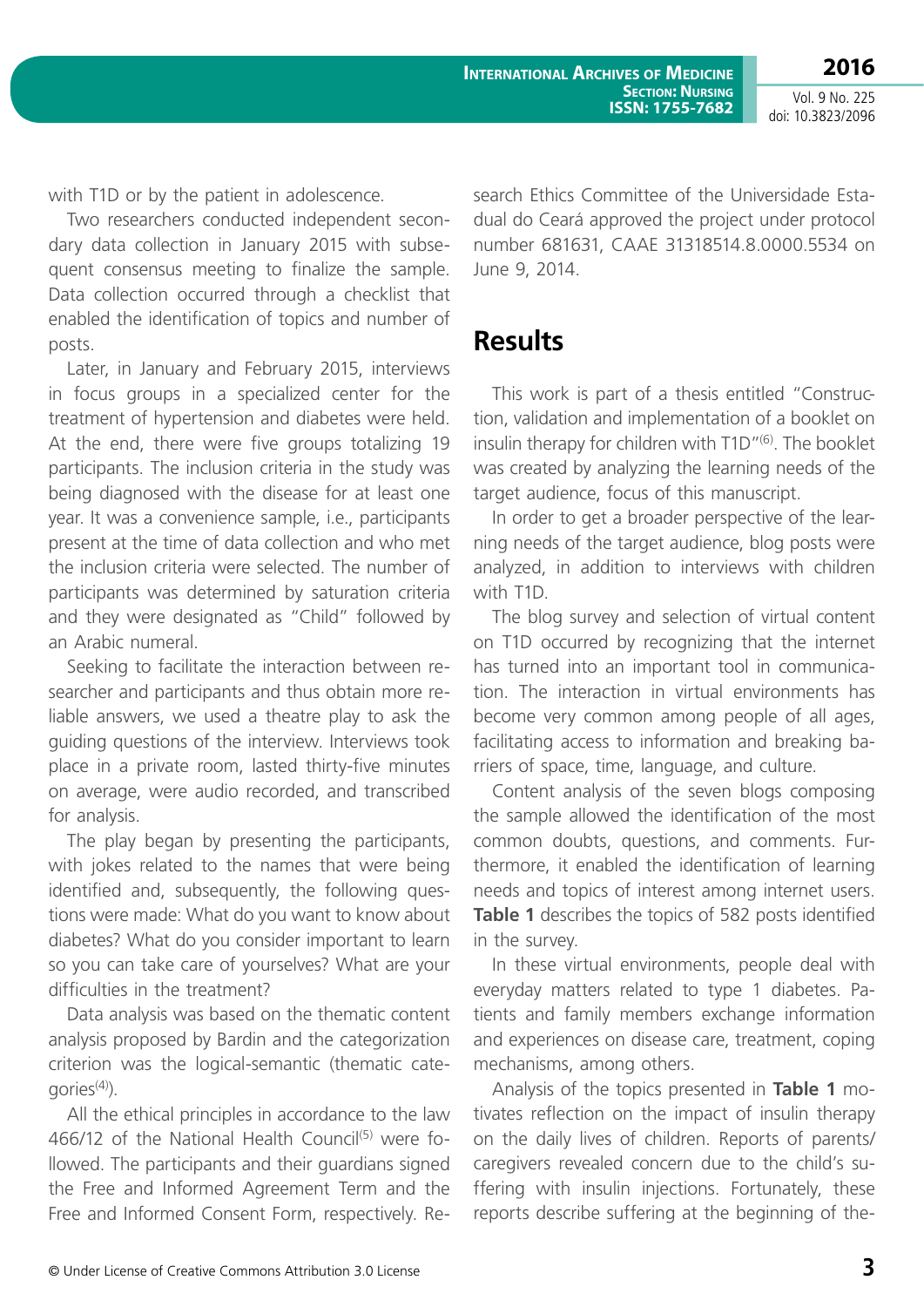#### Table 1. Description of the topics identified in blogs about diabetes mellitus type 1. Fortaleza-CE, 2014.

| <b>TOPIC</b>                 | F   | $\%$  |
|------------------------------|-----|-------|
| Insulin therapy              | 156 | 26.8  |
| Insulin pump                 | 115 | 19.8  |
| Glucose monitoring           | 60  | 10.4  |
| Lifestyle changes            | 59  | 10.2  |
| Hyper- or hypoglycemia       | 32  | 5.5   |
| Mothers of children with T1D | 28  | 4.8   |
| Blue November                | 19  | 3.2   |
| Time of diagnosis            | 18  | 3.1   |
| Lack of inputs               | 18  | 3.1   |
| DM and pregnancy             | 16  | 7.7   |
| DM and family                | 16  | 7.7   |
| DM and school                | 13  | 2.2   |
| Food                         | 13  | 2.2   |
| Motivation                   | 11  | 1.9   |
| Health education             | 8   | 1.4   |
| <b>TOTAL</b>                 | 582 | 100.0 |

Source: Prepared by the authors

rapy, but with the support of family, friends and professionals, children tend to acquire mechanisms to confront this situation.

Insulin pump was also highlighted among internet users. It was recognized as an instrument that provides better quality of life, as it avoids daily injections.

Another issue verified frequently was the blood glucose monitoring. Posts identified indicate the importance of monitoring and maintaining blood glucose levels in appropriate values, which relate directly to the food adopted, as well as to insulin therapy, since the blood glucose value may require adiustments of insulin dosage.

It was observed that the three most talked-about topics on the blogs were related to needles and injections. In general, the posts were related to fear and pain of multiple insulin injections or glucose

monitoring at the beginning of treatment. Nevertheless, they also emphasized the adaptation to those procedures and recognition of their importance for controlling blood glucose.

After analyzing the virtual content, interviews were conducted in five focus groups, totaling a participation of 19 children (four, three, four, three, and five children in each group). Interviews aimed at questioning children about the difficulties in DM management and their learning needs. To obtain more reliable answers, we entered the children's imagination, conducting interviews through theatre play.

Dialogue was established through a theatre play in which the characters (nurse and child with T1D) interacted with the participants.

The play was written and performed by the author along with an undergraduate nursing student. It began by presenting the "actors" and the "audience". After moments of interaction, asking the participants' name, they made the following questions: What do you want to know about diabetes? What do you consider important to learn so you can take care of yourselves? What are your biggest difficulties in the treatment?

The meetings were recorded on video and audio, and the speeches were fully transcribed. Analysis of this content enabled the identification of units of meaning and context, which motivated the creation of the thematic categories presented in **Table 2**.

There are many doubts and difficulties permeating the daily lives of children with T1D and their families. When asked what they wanted to know about diabetes, most children showed interest in knowing the appropriate food. Among the answers to this question, we highlight:

*I want to know what I can eat. My mom told me there are things that make me feel sick.*

(Child 14)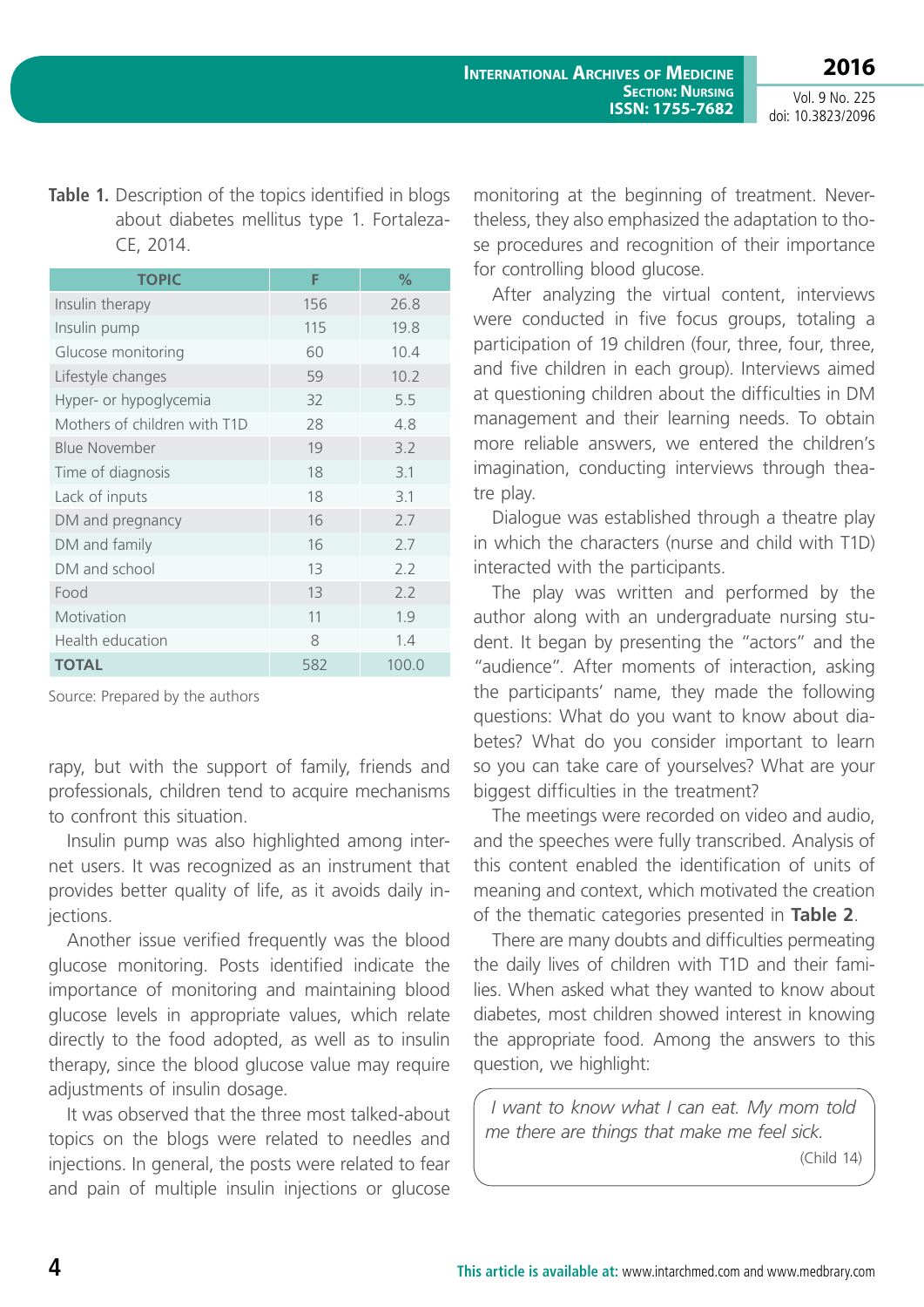**2016**

#### **Table 2.** Description of thematic categories that emerged from the interviews in focus groups with children with T1D. Fortaleza-CE, 2015.

| <b>Question</b>                                                                   | <b>Thematic category</b>                                                           | <b>Frequency of answers</b> |
|-----------------------------------------------------------------------------------|------------------------------------------------------------------------------------|-----------------------------|
| 1. What do you want to know about diabetes?                                       | - Appropriate food<br>- Insulin therapy<br>- Why do I have diabetes?               |                             |
| 2. What do you consider important to learn so you<br>can take care of yourselves? | - Insulin self-administration<br>- What I can eat<br>- Glucose monitoring          | 10<br>6<br>3                |
| 3. What are your difficulties in the treatment?                                   | - Daily insulin injections<br>- Not eating what I like<br>- Hypo- or hyperglycemia | 10<br>4                     |

Source: Prepared by the authors

*I am still learning what I can eat. I know it is not good to eat street food, but sometimes I wonder if I can eat some food or not.*

(Child 5)

*It is good to know the food, so we do not end up eating the wrong things.*

(Child 9)

Insulin therapy was mentioned in a smaller proportion by participants who reported being initiating self-administration or in the learning process for self-administration. The following statements demonstrate the unfinished knowledge and the interest in learning more about the subject: *"I am learning to inject insulin. I am not sure yet. I am afraid to do it wrong"* (Child 9). *"My mother said it is good to inject it myself. I want to learn it"* (Child 2).

Although food is a topic of great interest, insulin therapy was considered the main learning need, given its prevalence in subsequent questions.

Insulin therapy stood out because of the interest of participants who were learning self-administration as well as the other participants who raised difficulties related to pain, fear, transportation, and hyperglycemia after application.

Answers to the second question reveal the importance of knowing how to self-administer insulin, as shown in the reports:

*The doctor showed me how to use insulin because I have to use it in the afternoon when I am at school.*

(Child 2)

*I do not like being pricked all day. This is very annoying.*

(Child 8)

Food and blood glucose monitoring were also mentioned as knowledge required for self-care by six and three participants, respectively. *"*

*You need to learn to prick your finger to monitor glucose. When your level is 100 it is good. If it is too high I feel sick.*

(Child 3)

When asked about the difficulties in treatment, once again daily insulin injections predominated, followed by dietary restrictions and inability to eat the favorite foods, as described: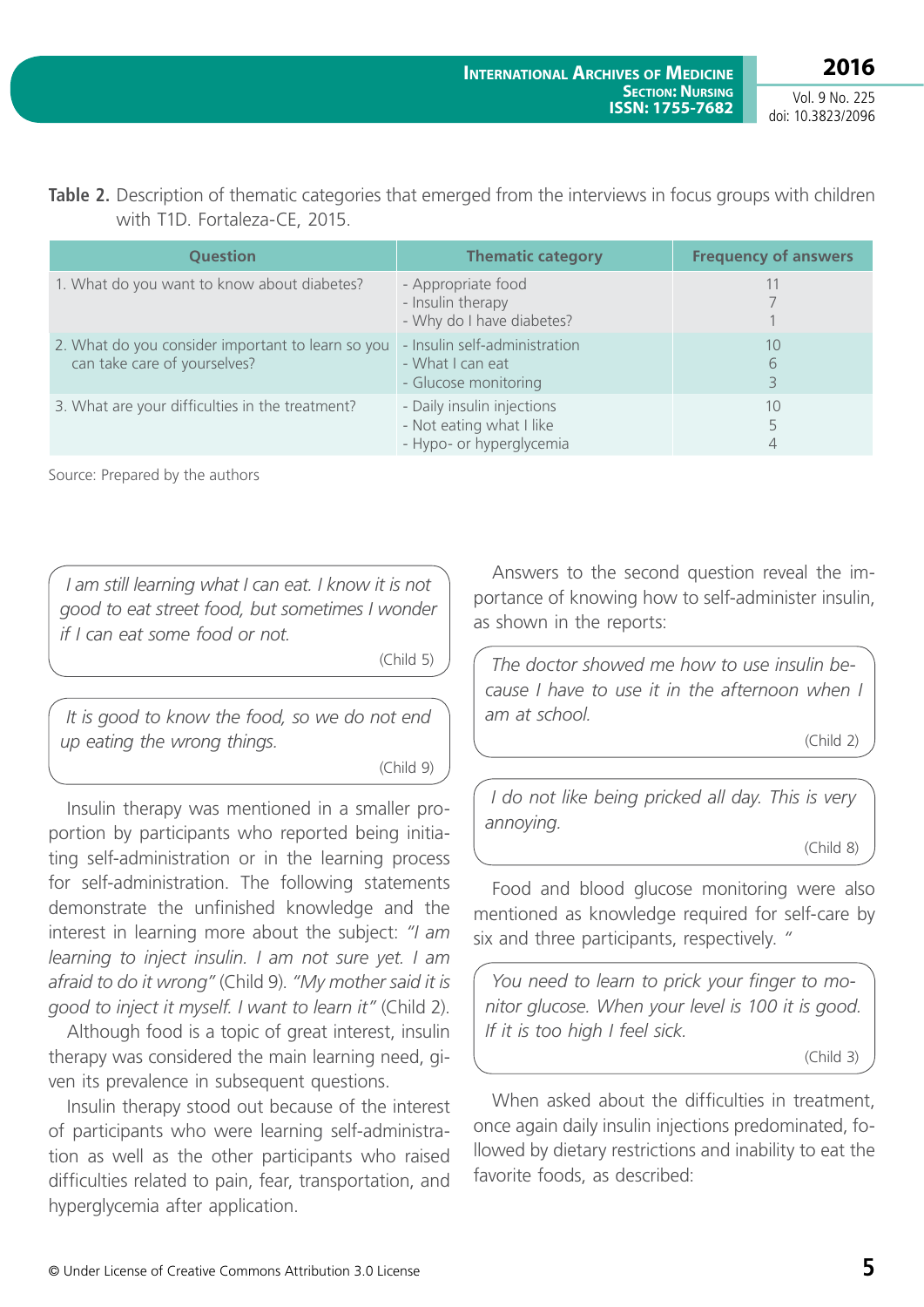**2016**

*I receive a lot of pricks. Some days it makes me angry.*

(Child 3)

*I always liked chocolate. Before I used to eat it, but I cannot anymore.*

(Child 6)

### **Discussion**

This study found that the most talked-about topics on the blogs are related to needles and injections, namely: insulin therapy, insulin pump, and blood glucose monitoring. The main concern of parents and caregivers was due to the child's suffering with insulin injections and blood glucose monitoring.

When asked what they wanted to know about diabetes, most children showed interest in knowing the appropriate food. Nonetheless, insulin therapy was considered the main learning need, given its prevalence in the subsequent questions, which addressed the difficulties and important aspects of the disease.

Authors<sup> $(7)$ </sup> used strategy similar to the current study to conduct an interview with children. Those authors collected the empirical data of their study through interviews combined with the use of puppets. They reported the intention of obtaining truthful testimonies, and assuming this is a difficult task due to various issues of the child development itself, they chose to use puppets as a resource to facilitate communication and interaction between participant and interviewer.

Type 1 diabetes treatment seeks to achieve a good metabolic control, promote proper growth and development, prevent complications, and maintain quality of life. In this perspective, insulin therapy stands out in the aspects related to self-administration, daily injections, and proper treatment management, in addition to food as the main learning needs identified in this study.

Program widely used in the UK to teach insulin therapy showed benefits in reducing glycated hemoglobin (HbA fell from  $8.51 \pm 1.41\%$  (mean  $\pm$ standard deviation) to 8.24  $\pm$  1.29%, with a difference of 0.27, P<0.001); severe hypoglycaemia rate fell from 1.7 to 0.6 episodes per person per year; as well as evidenced reduced psychological stress and improved health perception<sup>(8)</sup>.

In this program, patients learned to adjust insulin according to carbohydrate intake and glucose monitoring at home(8). This complementarity action of insulin therapy is also supported by other authors, who claim that insulin, diet, and physical activity should be associated<sup>(9)</sup>.

Study evaluating the impact of eating habits in the metabolic control of children and adolescents with T1D found that diets with high protein, low saturated fat, and low glycemic index and glycemic load positively affected the glycemic control of individuals approached $(10)$ .

Among people with type 1 diabetes mellitus, intensive glycemic control prevents the development and progression to micro- and macrovascular complications compared with conventional treatment. Targets for glycemic control in children and adolescents with T1D are also more flexible $(2)$ .

Identifying the difficulties in treatment and learning needs contributes to the implementation of motivating educational activities that arouse public interest in an active and reflective way, consequently enabling the knowledge acquisition for self-care.

Only through changes in perception factors and information processing there may be a significant learning with consequent possibility of changing attitudes(9).

International Standards for diabetes self-management claim that diabetes education effectively improves clinical outcomes and quality of life. Nevertheless, continuous support is also crucial to maintain the progress achieved by participants during educational activities<sup>(10)</sup>.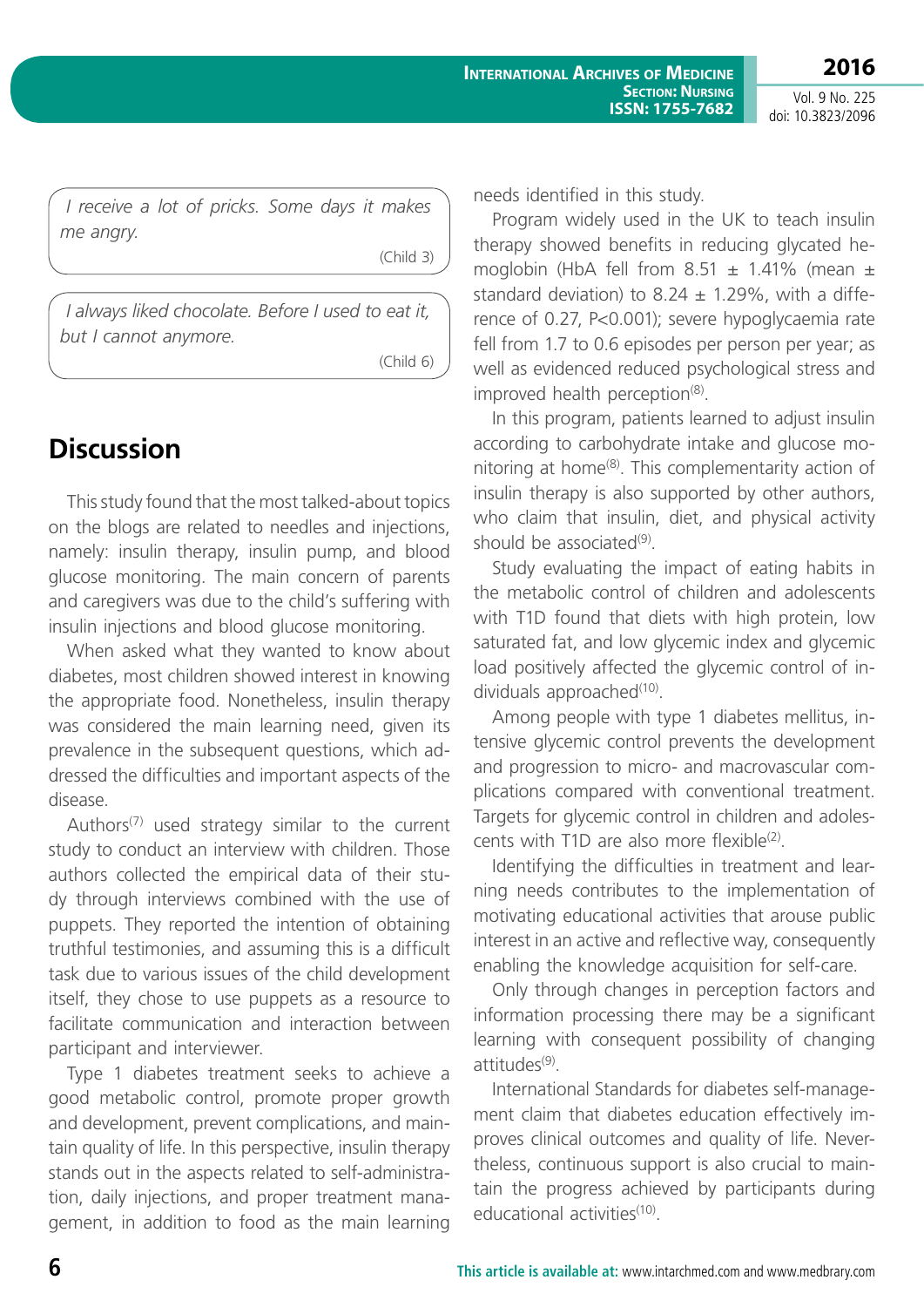**2016** Vol. 9 No. 225

doi: 10.3823/2096

From this perspective arises the need for continuous health education activities contextualized to the reality and individual needs. Additionally, patients should be evaluated on the acquired knowledge and techniques developed for the adequacy and effectiveness in treatment adherence.

Learning is recognized as an active process that requires motivation and willingness to learn. The use of active methodologies increases the potential of educational actions stimulating the construction and reshaping of concepts and meanings of factors related to the health-disease process $(11)$ .

Playfulness is also necessary in teaching-learning processes, which, in turn, is used as a tool to establish relationships, facilitating communication between health professionals and children, promoting self-awareness, imagination, cooperation, and creativity.

Study that evaluated educational materials produced for children with diabetes identified that only 66.6% were suitable for children. Among the 30 materials analyzed by the authors, 25 described stories of characters with diabetes, either through comics (20 educational materials) or in book format (5 educational materials). In other educational/ informational materials evaluated, it was presented through text with illustrations, questions and answers, poem, music, and Cordel literature<sup>(12)</sup>.

Children have a unique nature and present themselves as creatures that feel and think the world in a very particular way. Health education can offer children conditions to learn through games or intentional pedagogical situations.

In this context, it is emphasized that knowledge is essential, but not necessarily a self-care predictor. Study aimed to verify knowledge and attitudes of people with diabetes who participated in an education program for self-care, indicated that participants had knowledge and understanding of the disease, however, had difficulty with changes. Therefore, they did not change their attitudes to adequately cope with the disease $(13)$ .

Given the need for lifestyle changes and adoption of healthy habits, health education should be included as a care strategy for patients with type 1 diabetes. Thus, we highlight the challenge of performing this activity attractively, generating significant learning able to promote change.

Another way to help in coping with the disease and acquisition of knowledge related to their health-disease process is through the interaction of children and adolescents with friends and family. Authors<sup>(7)</sup> emphasize that this interaction can have a positive or negative contribution: the integration of children with T1D to their group of friends, understanding of their illness, and the treatment care by their peers are extremely valid questions to achieve a proper management disease.

Talking about the disease enables to work fantasies, exchange experiences, share feelings and doubts, and consequently contributes to the acquisition of coping and adaptation mechanisms $(13)$ . The integration of patients with diabetes in a group of equals is one way of helping them.

It is worth highlighting in this study the wide range of reports due to the analysis of selected blogs nationwide. As limitation, the results identified may not represent a share of the population without internet access. Thus, the interview with the target audience aims to present a different strategy for conducting interviews with children through theater, while minimizing the abovementioned limitation.

## **References**

- **1.** Sociedade Brasileira De Diabetes. Diretrizes da Sociedade Brasileira de Diabetes: 2014-2015; [organização José Egidio Paulo de Oliveira, Sérgio Vencio]. – São Paulo: AC Farmacêutica, 2015.
- **2.** BRASIL. Ministério da Saúde. Secretaria de Atenção à Saúde. Departamento de Atenção Básica. Diabetes Mellitus [Internet]. Caderno de Atenção Básica -Nº36. Brasília: Ministério da Saúde; 2013. Acesso em: 25/01/2016. Disponível em: [http://189.28.128.100/dab/docs/publicacoes/cadernos\\_ab/](http://189.28.128.100/dab/docs/publicacoes/cadernos_ab/abcad16.pdf) [abcad16.pdf](http://189.28.128.100/dab/docs/publicacoes/cadernos_ab/abcad16.pdf)